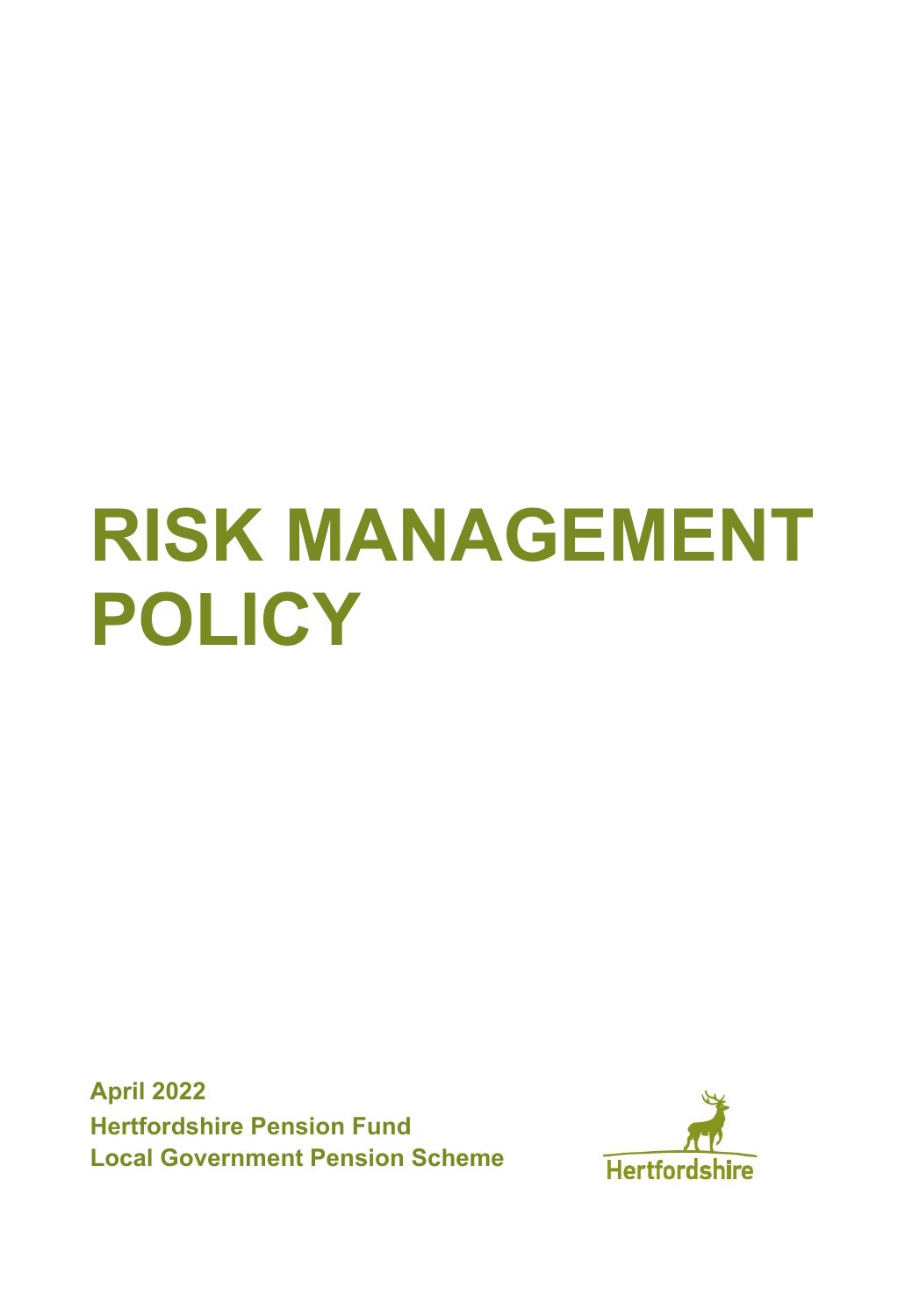## **Introduction**

This is the Risk Management Policy of the Hertfordshire County Council LGPS Pension Fund ("the Fund"), part of the Local Government Pension Scheme ("LGPS") managed and administered by Hertfordshire County Council ("the Administering Authority").

Risk management is fundamental for the management of the Pension Fund and is reflected by the coverage of risk in the Funding Strategy Statement and the Investment Strategy Statement. The Administering Authority adopts best practice risk management, which supports a structured and focused approach to managing risks and ensures risk management is an integral part in the governance of the Fund at a strategic and operational level.

The Policy details the risk management strategy for the Fund, including:

- the risk philosophy for the management of the Fund, and in particular attitudes to, and in particular, its attitude and appetite for risk
- how risk management is implemented
- risk management responsibilities
- the procedures that are adopted in the Fund's risk management process
- the key internal controls operated by the Administering Authority and other parties responsible for the management of the Fund<sup>[1](#page-1-0)</sup>

The Administering Authority recognises that effective risk management is an essential element of good governance in the LGPS. By identifying and managing risks through an effective policy and risk management strategy, the Administering Authority can:

- demonstrate best practice in governance
- improve financial management
- minimise the risk and effect of adverse conditions
- identify and maximise opportunities that might arise
- minimise threats.<sup>[2](#page-1-1)</sup>

## **To whom this Policy applies**

This Policy applies to all members of the Pension Committee and the LGPS Local Pension Board, including scheme member and employer representatives. It also applies to senior officers involved in the management of the Fund, including the Section 151 Officer.

Senior officers involved in the daily management of the Fund and administration of the LGPS are also integral to managing risk for the Fund, and will be required to have appropriate understanding of risk management relating to their roles, which will be determined and managed by the Section 151 Officer.

Advisers and suppliers to the Fund are also expected to be aware of this Policy, to assist officers, Pension Committee members and LGPS Local Pension Board members as required, in meeting the objectives of this Policy.

<span id="page-1-0"></span><sup>&</sup>lt;sup>1</sup> CIPFA Managing Risk in the LGPS – Chapter 1 Risk Policy

<span id="page-1-1"></span> $2$  CIPFA Managing Risk in the LGPS – Chapter 9 Conclusions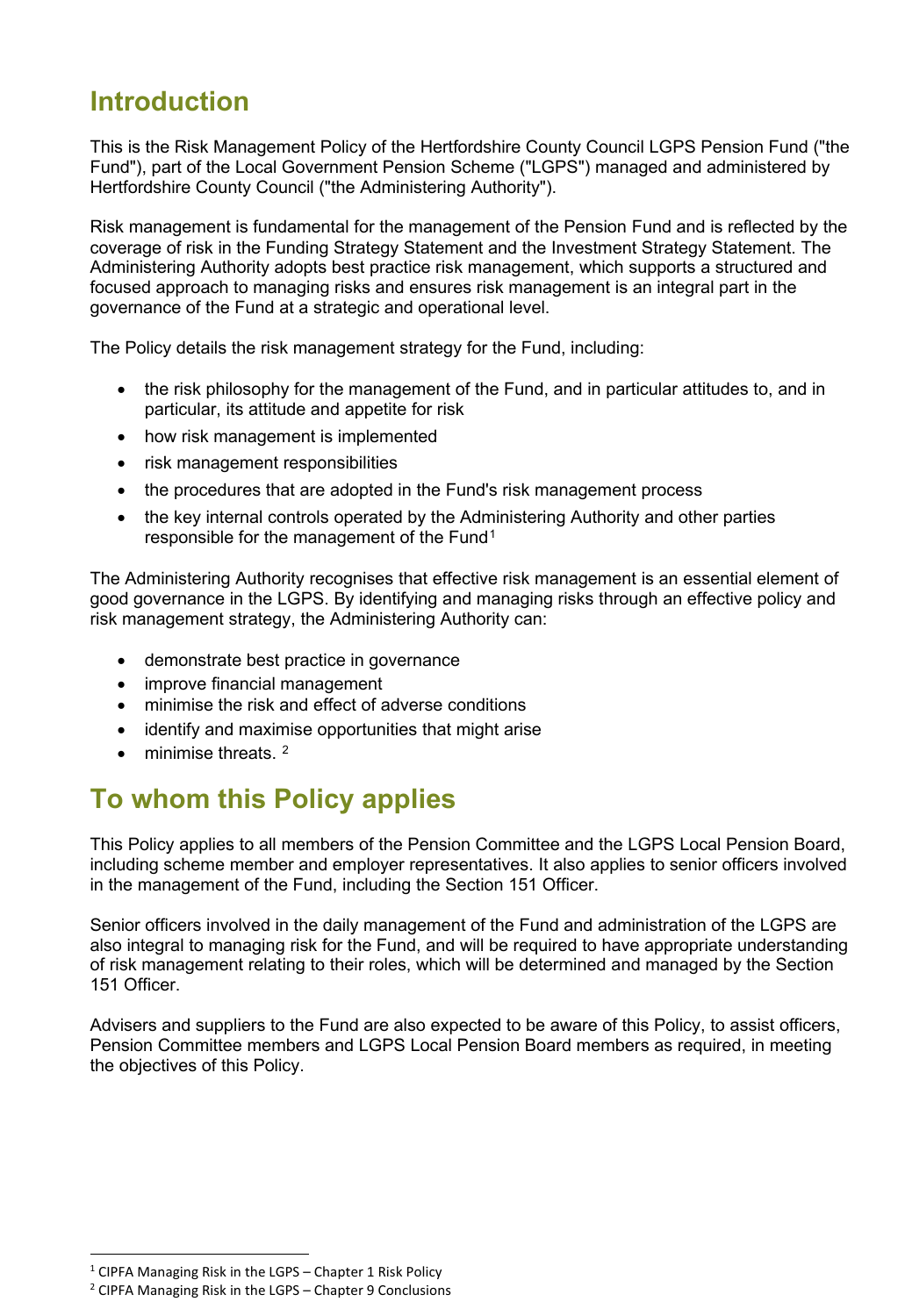# **Aims and Objectives**

In relation to understanding and monitoring risk, the Administering Authority aims to:

- integrate risk management into the culture and day-to-day activities of the Fund
- raise awareness of the need for risk management by all those connected with the management of the Fund (including advisers, employers and other partners)
- anticipate and respond positively to change
- minimise the probability of negative outcomes for the Fund and its stakeholders
- establish and maintain a robust framework and procedures for identification, analysis, assessment and management of risk, and the reporting and recording of events, based on best practice
- ensure consistent application of the risk management methodology across all Fund activities, including projects and partnerships. [3](#page-2-0)

To assist in achieving these objectives in the management of the Hertfordshire Pension Fund, the Administering Authority will aim to comply with:

- the CIPFA Managing Risk publication
- the managing risk elements in the CIPFA Investment Pooling Governance Principles guidance and
- the managing risk elements of the Pensions Act 2004 and the Pensions Regulator's Code of Practice for Public Service Pension Schemes.

## **Risk management philosophy**

The Fund recognises that it is not possible to eliminate all risks. Accepting and actively managing risk is therefore a key part of our risk management strategy for the Fund. A key determinant in selecting the action to be taken in relation to any risk will be its potential impact on the Fund's objectives in the light of the Fund's risk appetite, particularly in relation to investment matters. Equally important is striking a balance between the cost of risk control actions against the possible effect of the risk occurring.

In managing risk, the Administering Authority will:

- ensure that there is a proper balance between risk taking and the opportunities to be gained;
- adopt a system that will enable the Fund to anticipate and respond positively to change;
- minimise loss and damage to the Fund and to other stakeholders who are dependent on the benefits and services provided;
- make sure that the risks posed by any new areas of activity (new investment strategies, joint-working, framework agreements etc), are fully understood and taken into account in making decisions.[4](#page-2-1)

The Administering Authority also recognises that risk management is not an end in itself; nor will it remove risk from the Fund or the Administering Authority. However, it is a sound management technique that is an essential part of how to manage the Fund. The benefits of a sound risk management approach include better decision-making, improved performance and delivery of services, more effective use of resources and the protection of reputation.

<span id="page-2-0"></span><sup>&</sup>lt;sup>3</sup> CIPFA Managing Risk in the LGPS - Appendix A, the Authority RM's Objectives

<span id="page-2-1"></span><sup>4</sup> CIPFA Managing Risk in the LGPS – Chapter 9 Conclusions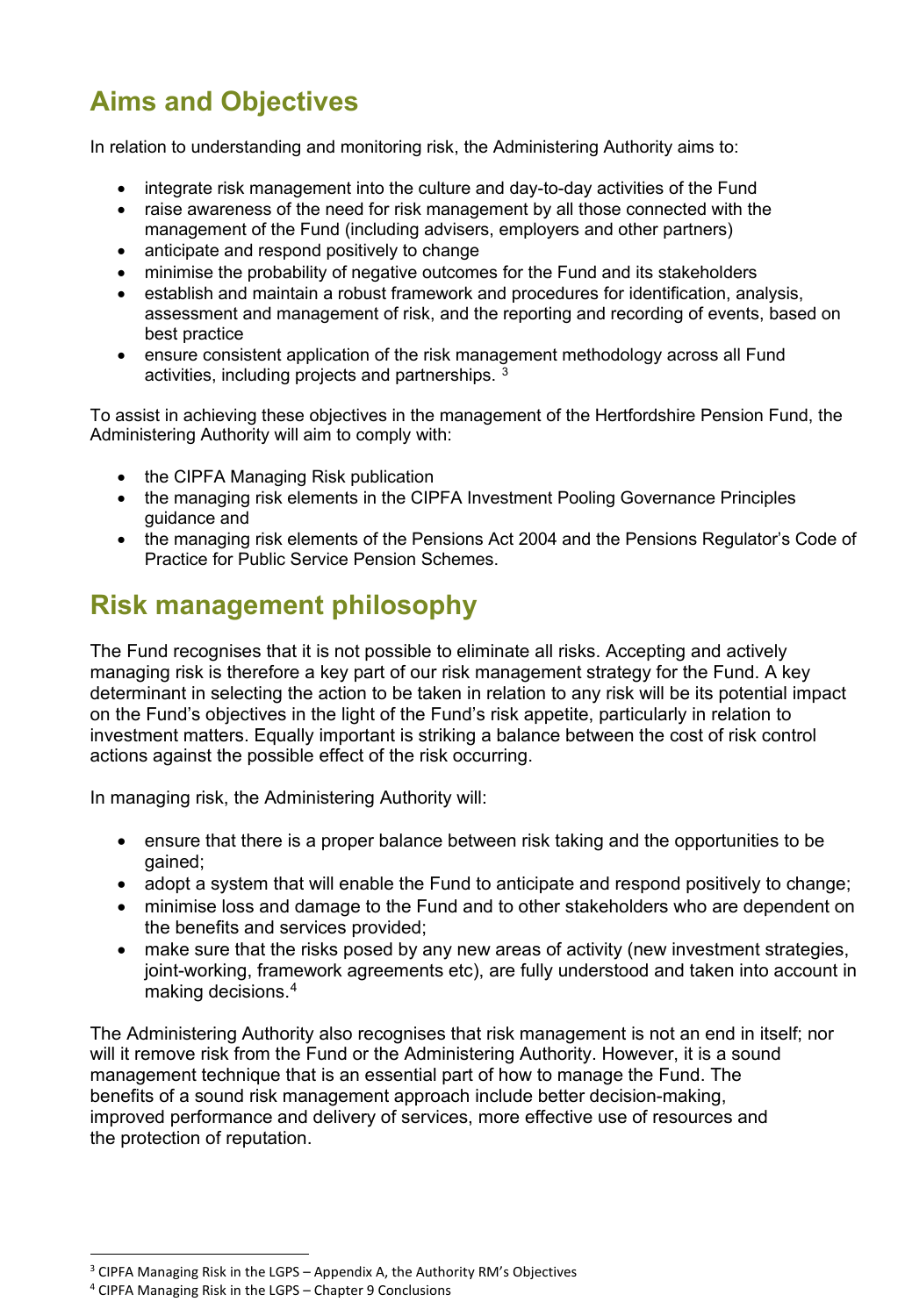## **CIPFA and the Pensions Regulator's requirements**

## *CIPFA Managing Risk publication*

CIPFA has published technical guidance on managing risk in the LGPS. The publication explores how risk manifests itself across a broad spectrum of activity that constitutes LGPS financial management and administration, and how, by using established risk management techniques, those risks can be identified, analysed and managed effectively.

The publication also considers how to approach risk in the LGPS in the context of the role of the administering authority as part of a wider local authority and how the approach to risk might be communicated to other stakeholders.

## *CIPFA Investment Pooling Governance Principles for LGPS Administering Authorities*

CIPFA has published guidance on investment pooling and the number of different risks this introduces for LGPS administering authorities. It also highlights how investment pooling potentially changes the magnitude of existing risks and how administering authorities might respond to them through appropriate internal controls. Additionally, the ACCESS Pool of which Hertfordshire is a member of maintains a Pool Risk Policy and Risk Register.

#### *The Pensions Regulator's Code of Practice*

The Public Service Pensions Act 2013 added the following provision to the Pensions Act 2004 relating to the requirement to have internal controls in public service pension schemes.

#### *"249B Requirement for internal controls: public service pension schemes*

*(1) The scheme manager of a public service pension scheme must establish and operate internal controls which are adequate for the purpose of securing that the scheme is administered and managed-*

*(a) in accordance with the scheme rules, and* 

*(b) in accordance with the requirements of the law.* 

*(2) Nothing in this section affects any other obligations of the scheme manager to establish or operate internal controls, whether imposed by or by virtue of any enactment, the scheme rules or otherwise.* 

*(3) In this section, "enactment" and "internal controls" have the same meanings as in section 249A."* 

Section 90A of the Pensions Act 2004 requires the Pensions Regulator to issue a Code of Practice relating to internal controls. The Pensions Regulator has issued such a code which encourages scheme managers, (i.e. administering authorities in the LGPS), to employ a risk based approach to assess the adequacy of their internal controls. Additionally, this approach ensures that sufficient time and attention is spent on identifying, evaluating and managing risks and developing and monitoring appropriate controls.

The Pensions Regulator's Code of Practice guidance on internal controls requires scheme managers to carry out a risk assessment and produce a risk register which should be reviewed regularly. The risk assessment should begin by:

- setting the objectives of the scheme
- determining the various functions and activities carried out in the running of the scheme, and
- identifying the main risks associated with those objectives, functions and activities.

The Code of Practice continues that schemes should consider the likelihood of risks arising and the effect if they do arise when determining the order of priority for managing risks, and focus on those areas where the impact and likelihood of a risk materialising is high. Schemes should then consider what internal controls are appropriate to mitigate the main risks they have identified and how best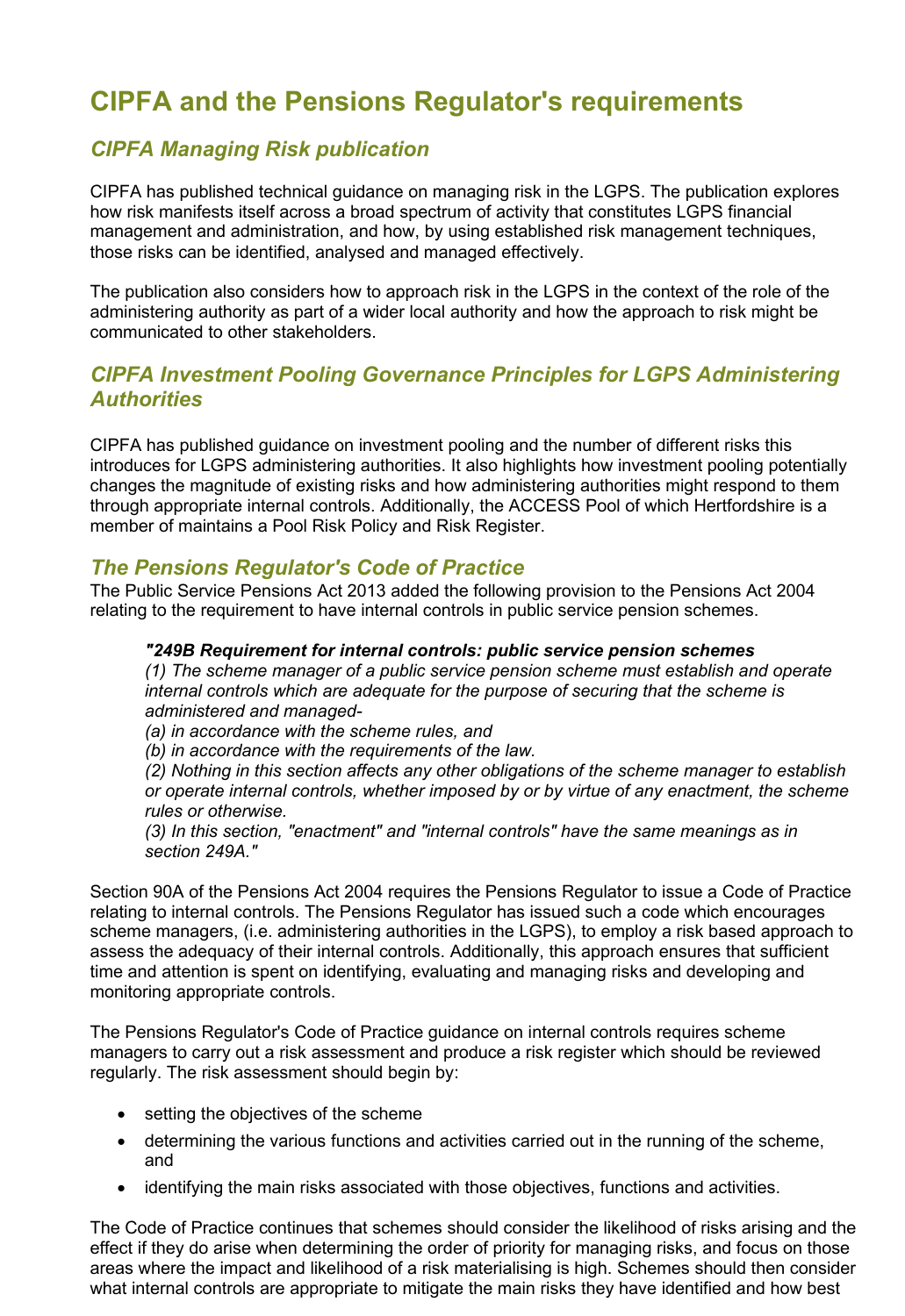to monitor them. The Code of Practice includes the following examples as issues which schemes should consider when designing internal controls to manage risks:

- how the control is to be implemented and the skills of the person performing the control
- the level of reliance that can be placed on information technology solutions where processes are automated
- whether a control is capable of preventing future recurrence or merely detecting an event that has already happened
- the frequency and timeliness of a control process
- how the control will ensure that data is managed securely, and
- the process for flagging errors or control failures, and approval and authorisation controls.

The Code states that risk assessment is a continual process and should take account of a changing environment and new and emerging risks. It further states that an effective risk assessment process will provide a mechanism to detect weaknesses at an early stage and that schemes should periodically review the adequacy of internal controls in:

- mitigating risks
- supporting longer-term strategic aims, for example relating to investments
- identifying success (or otherwise) in achieving agreed objectives, and
- providing a framework against which compliance with the scheme regulations and legislation can be monitored.

Under section 13 of the Pensions Act 2004, the Pensions Regulator can issue an improvement notice (i.e. a notice requiring steps to be taken to rectify a situation) where it is considered that the requirements relating to internal controls are not being adhered to.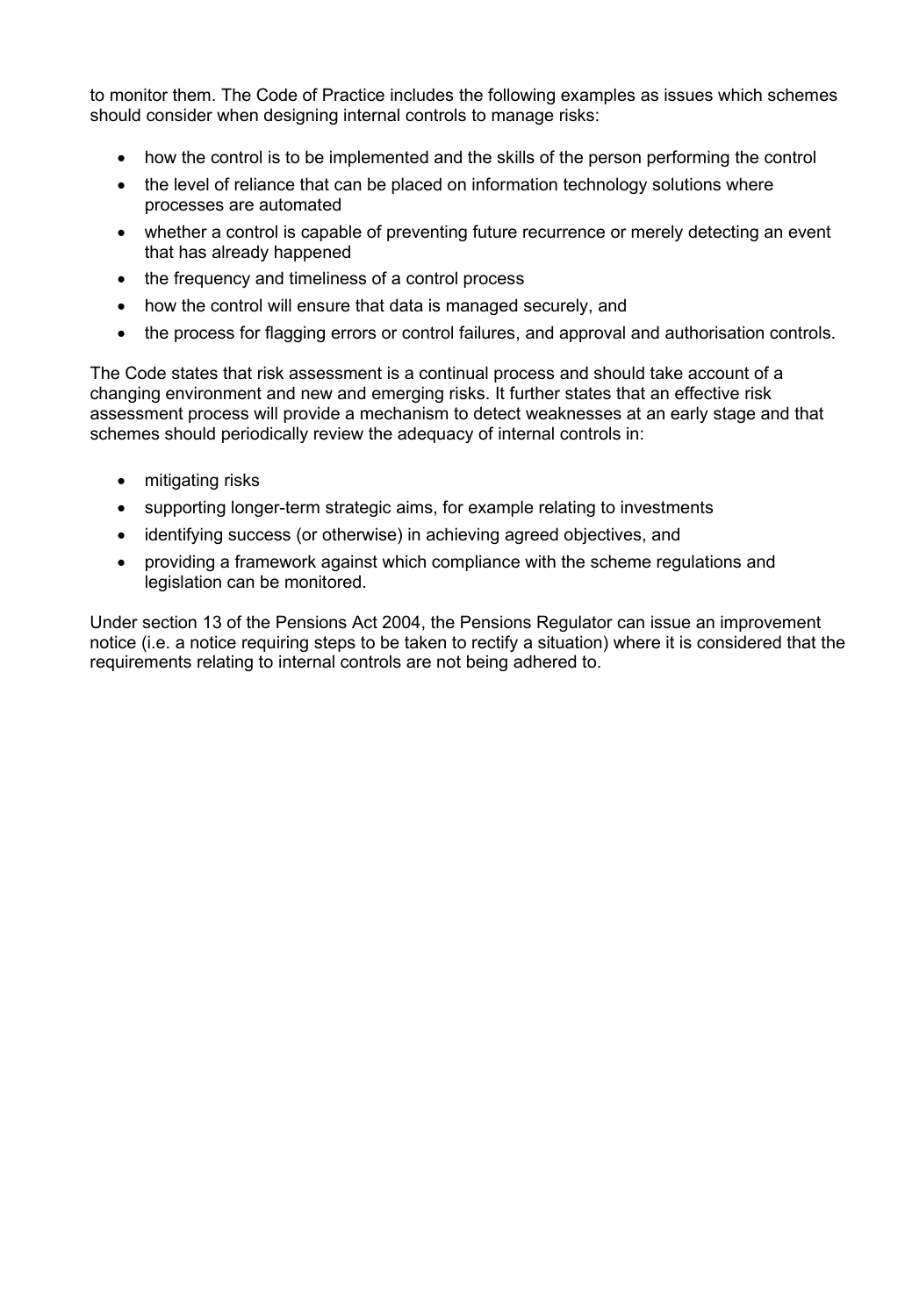## **Application to the Hertfordshire County Council LGPS**

The Administering Authority acknowledges the need to comply with principles contained in CIPFA's Managing Risk in the LGPS document and the Pensions Regulator's Code of Practice in relation to the Fund. This Risk Management Policy highlights how the Administering Authority strives to achieve and adopt those principles through use of risk management processes and internal controls incorporating regular monitoring and reporting.

The Fund's internal controls relating to Pension Administration are tested annually by SIAS.

#### **The Hertfordshire County Council LGPS Risk Management Process**

The Administering Authority's risk management process is in line with that recommended by CIPFA and is a continuous approach which systematically looks at risks surrounding the Fund's past, present and future activities. The main processes involved in risk management are identified in the figure below and detailed in the following sections.



#### *Risk identification*

Our risk identification process is both a proactive and reactive, horizon scanning for potential risks and learning lessons from reviewing how past risks have manifested through previous decisions and existing processes.

Risks to the Fund are identified by a number of means including, but not limited to:

- formal risk assessment exercises managed by the Pension Committee
- performance measurement against agreed objectives
- monitoring against the Corporate Plan
- findings of internal and external audit and other adviser reports
- feedback from the LGPS Local Pension Board, employers and other stakeholders
- informal meetings of senior officers or other staff involved in the management of the Fund
- liaison with other organisations, regional and national associations, professional groups, etc.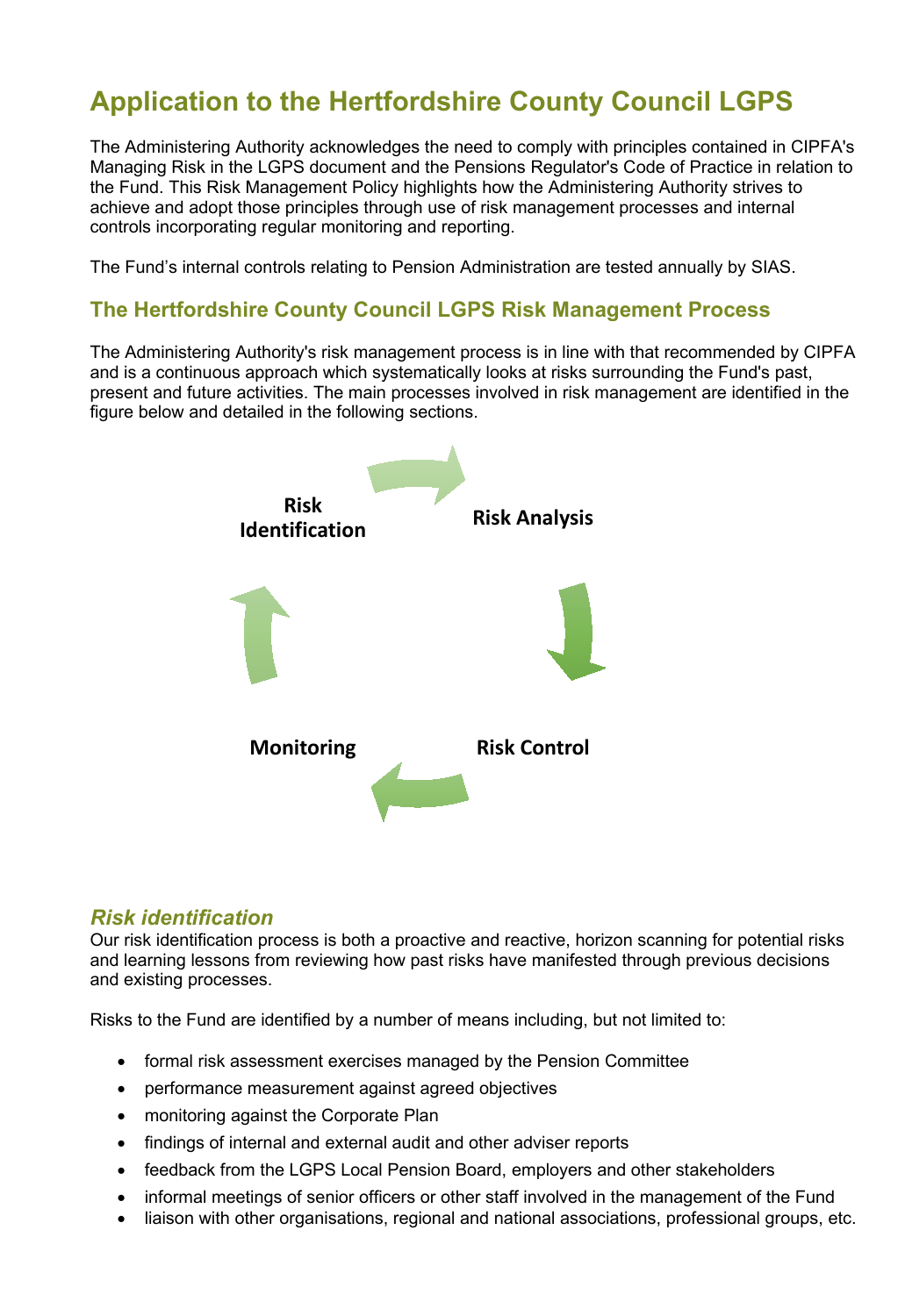Once identified, risks will be documented on the Fund's risk register, which is the primary control document for the subsequent analysis and classification, control and monitoring of those risks.<sup>[5](#page-6-0)</sup>

## *Risk Analysis*

Once potential risks have been identified, the next stage of the process is to analyse and profile each risk. Risks will be assessed against the following table, where the score for likelihood will be multiplied by the score for impact to determine the current risk rating.

The Impact scores range from 1, Insignificant to 16, Catastrophic, the Likelihood scores range from 1, Remote to 5, Highly Probable and the overall score or Severity of risk score ranges from 1 Low to 80 High.

|        | Catastrophic (16) | <b>High (80)</b>  | High(64)          | <b>High (48)</b> | <b>High (32)</b>  | Medium/       |
|--------|-------------------|-------------------|-------------------|------------------|-------------------|---------------|
| Impact |                   |                   |                   |                  |                   | High(16)      |
|        | Major (8)         | High $(40)$       | High (32)         | Medium/          | Medium/           | <b>Medium</b> |
|        |                   |                   |                   | High $(24)$      | <b>High (16)</b>  | (8)           |
|        | Moderate (4)      | Medium/           | Medium/           | <b>Medium</b>    | <b>Medium</b>     | Low           |
|        |                   | High $(20)$       | <b>High (16)</b>  | (12)             | (8)               | (4)           |
|        | Minor $(2)$       | <b>Medium</b>     | <b>Medium</b>     | <b>Medium</b>    | Low               | Low           |
|        |                   | (10)              | (8)               | (6)              | (4)               | (2)           |
|        | Insignificant (1) | <b>Medium</b>     | Low               | Low              | Low               | Low           |
|        |                   | $\left( 5\right)$ | $\left( 4\right)$ | (3)              | $\left( 2\right)$ |               |
|        |                   | Highly            | Probable          | Possible         | Unlikely          | Remote        |
|        |                   | Probable          |                   |                  |                   |               |
|        |                   | (5)               | (4)               | (3)              | (2)               | (1)           |
|        |                   | Likelihood        |                   |                  |                   |               |

When considering the risk rating, the Administering Authority will have regard to the existing controls in place and these will be summarised on the risk register.

## *Risk Control*

Risk control describes actions taken to reduce the likelihood of a risk event occurring, the frequency with which it might occur and reducing the severity of the consequences should it occur (it may also describe actions taken to position an organisation to benefit positively from a risk event). These actions are described in the Pension Fund's Risk Register, which is reviewed periodically by the Pension Committee. These actions could comprise taking steps to avoid, transfer and/or mitigate risk.

Possible courses of action against risk:

- **Risk elimination**: Ceasing an activity or course of action that will give rise to the risk.
- **Risk reduction / transfer**: Taking steps to mitigate either the occurrence or the impact of the risk, i.e., select a course of action that has a lower probability of risk or put in place procedures to manage risk when it arises / Transfer the risk to another party either by insurance or through a contractual arrangement.
- **Risk toleration / reduction**: Risk is tolerated where it is deemed unavoidable; more tolerable than alternatives; or its impact is assessed to be minimal / Taking steps to mitigate either the occurrence or the impact of the risk i.e., select a course of action that has a lower probability of risk or put in place procedures to manage risk when it arises.
- **Risk toleration:** Risk is tolerated where it is deemed unavoidable; more tolerable than alternatives; or its impact is assessed to be minimal.

<span id="page-6-0"></span> $5$  CIPFA Managing Risk in the LGPS – Risk Identification